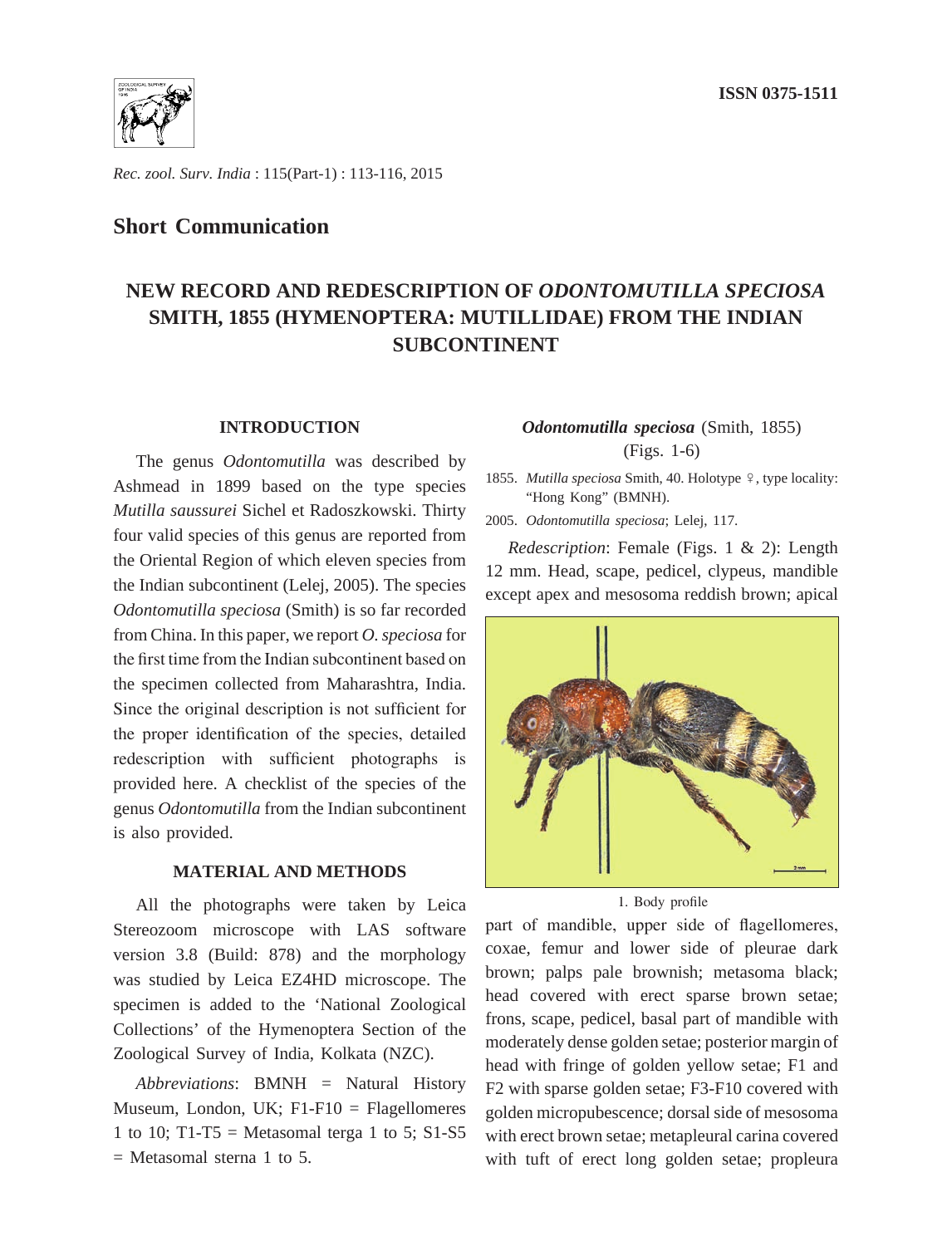

2. Body dorsal view

and metapleura with less golden setae; femur with moderately dense and rest of the legs with sparse erect golden setae; tibial and tarsal spines brown; T1 above with closely packed black setae; T1 having a spot with golden hairs at the centre; T2- T6 above with sparse, erect black setae; T2 above with one middle, and two lateral ovate spots of golden pubescence placed transversely; T3 and T4 covered with interrupted broad band of golden pubescence; T5 and T6 covered with erect black setae; apical margins of S2-S5 with erect, dense golden setae; two lateral sides of apical margin of pygidium with tuft of long, brown setae.

*Head* (Figs. 3 & 4): Coarsely rugose; smaller than mesosoma; elongated, slightly convex behind compound eyes, dorsally almost flattened; posterior margin straight; postero-lateral margin of head rounded; eyes small, oval; distance between two



4. Head and mesosoma dorsal view

eyes 1.40 mm; clypeus weakly elevated basally with anterior margin slightly curved towards outside; ratio of longitudinal eye diameter to distance between eye and mandibular base 1.69; mandible stout, bidentate, narrower at apex.



5. Metasoma dorsal view



3. Head frontal view

6. Pygidium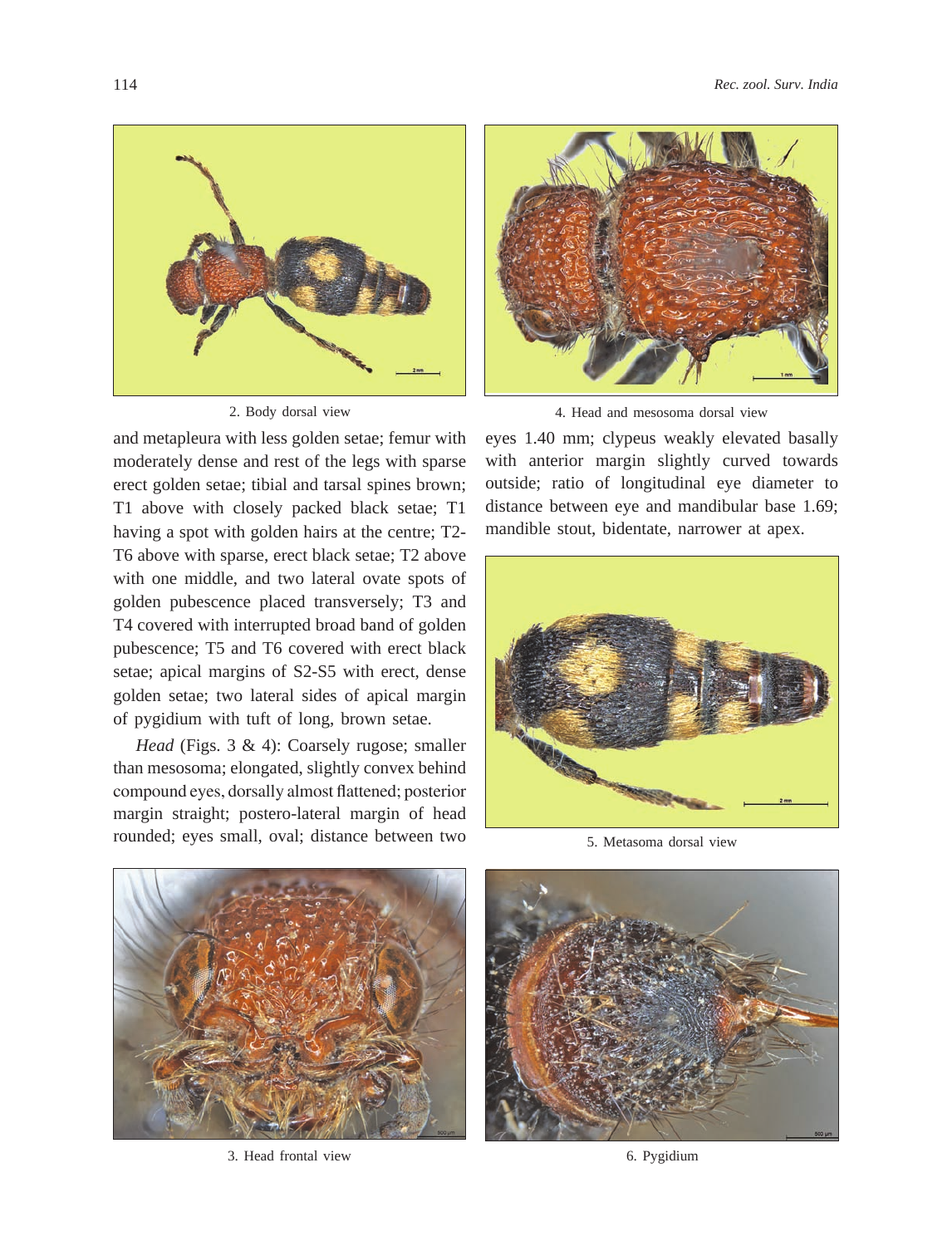*Mesosoma* (Fig. 4): Mesonotum distinctly broader than pronotum and propodeum; pronotum slightly wider than propodeum; dorsal surface coarsely rugose; mesopleura with strong lateral carina; metapleura smooth and shiny; propleura with micropunctures and short pubescence: scutellar scale absent; mesosoma concave dorsally; femur with small punctures; tibia with three rows of tibial spines; tarsal spines present apically.

*Metasoma* (Fig. 5): Elongate, longitudinally rugose; T1 wide, not constricted posteriorly, narrower than T2; T2 with deep antero-lateral pubescent fovea; dorsal part of T2 somewhat flat; anterior part of T3-T6 with micropunctures; S2 with distinct median carina; S2-S6 having micropunctures; pygidium with well defined lateral carina; apical 1/3 pygidial area (Fig. 6) with irregular striations and rest with small toothlike projections.

*Measurements*: Pedicel length 0.18 mm; F1 length 0.28 mm; F2 length 0.26 mm; F3 length 0.29 mm; longitudinal eye diameter 0.91 mm; malar space 0.71 mm; mesosoma width (maximum width of mesonotum) 3.18 mm; mesosoma length 2.92 mm; T2 length 3.57 mm.

*Male*: Unknown.

*Material examined*: 1º, INDIA: Maharashtra, Satara district, Khandala ( 72º 37´ E 18º 75´ N), 19.iv.1983, Coll. A.R. Lahiri & Party, NZC Regd. No. 15032/H3.

*Distribution*: India (New record): Maharashtra. *Elsewhere*: China: SE (Xianggang, Guangdong).

*Discussion*: The specimen which we studied differs from the original description of Smith (1855) by having: (1). Size 12 mm (4 lines [=8.8 mm] in original description); (2). Coxa and femur of legs dark brown and rest brown (Rufo-piceous in original description); (3). One golden small spot on the basal part of T1 (This spot is not mentioned in the original description).

## **Checklist of species of the genus**  *Odontomutilla* **Ashmead, 1899 from the Indian Subcontinent**

1. *Odontomutilla assamensis* Hammer, 1962 - India (Meghalaya).

- 2. *Odontomutilla aurifex* (Smith, 1879) India (Maharashtra).
- 3. *Odontomutilla buddha* (Cameron, 1892) India (Maharashtra).
- 4. *Odontomutilla familiaristrimaculata* Hammer, 1962 - India (Assam).
- 5. *Odontomutilla indiga* (Bingham, 1908) India (Uttar Pradesh).
- 6. *Odontomutilla miranda* (Smith, 1855) India (exact locality not known).
- 7. *Odontomutilla perelegans* (Cameron, 1897) Sri Lanka, India (Punjab), Pakistan.
- 8. *Odontomutilla pulchrina* (Smith, 1855) India (Tamil Nadu, Kerala, Karnataka).
- 9. *Odontomutilla sikkimensis* André, 1904 India (Sikkim).
- 10. *Odontomutilla speciosa* (Smith, 1855) India (Maharashtra - new record). *Elsewhere*: China.
- 11. *Odontomutilla spectra* (Bingham, 1908) India (Uttar Pradesh).
- 12. *Odontomutilla trichocondyla* (André, 1894) India (Karnataka), Sri Lanka.

### **SUMMARY**

*Odontomutilla speciosa* (Smith, 1855) reported here for the first time from the Indian subcontinent. With this addition of one species, the genus *Odontomutilla* is now represented by twelve species from the Indian subcontinent. The species *O. speciosa* (Smith) is redescribed here and a checklist of the species of the genus *Odontomutilla*  Ashmead from the Indian Subcontinent is also provided.

#### **ACKNOWLEDGEMENT**

The authors are grateful to the Director, Zoological Survey of India (ZSI), Kolkata for providing all supports and facilities. We also thanks to Dr. Kailash Chandra, Scientist F & Divisional-in-Charge, Entomology Division, ZSI, Kolkata for his support and encouragements. Dr. Gaurav Sharma, Scientist D & Officer-in-Charge, Hymenoptera Section, ZSI, Kolkata also thanked for support. We also thank Dr. S. Sheela, Scientist-C & Officer-in-Charge, Central Entomology Laboratory, ZSI, Kolkata for the helps provided.